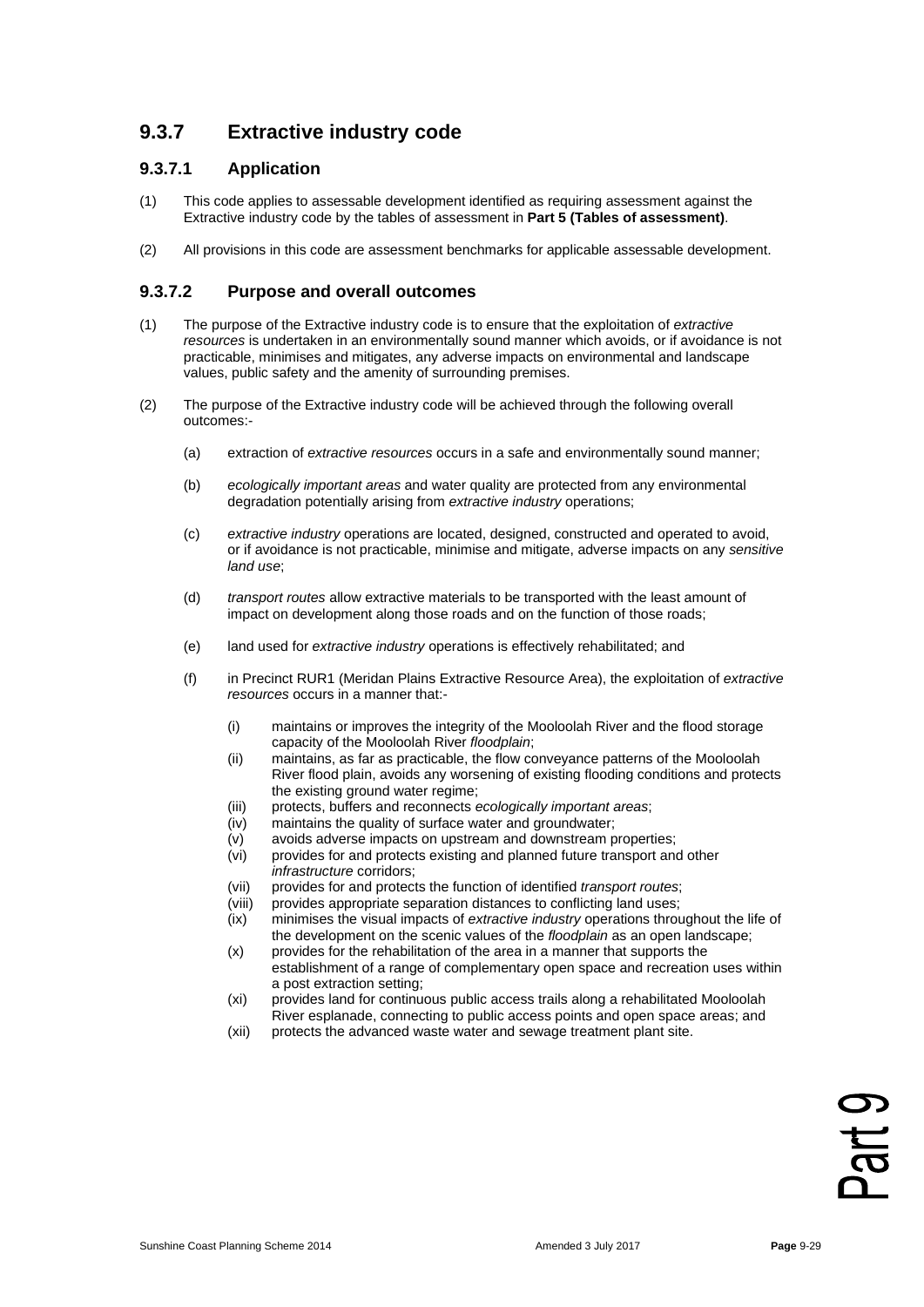### **9.3.7.3 Performance outcomes and acceptable outcomes**

#### **Table 9.3.7.3.1 Performance outcomes and acceptable outcomes for assessable development**

|                      | <b>Acceptable Outcomes</b><br><b>Performance Outcomes</b>                                                                                                                                                                                                                                                                                                                                                                                                                                                                                                                                                                                                                                            |                 |                                                                                                                                                                                                                                                                                                                                                      |  |  |
|----------------------|------------------------------------------------------------------------------------------------------------------------------------------------------------------------------------------------------------------------------------------------------------------------------------------------------------------------------------------------------------------------------------------------------------------------------------------------------------------------------------------------------------------------------------------------------------------------------------------------------------------------------------------------------------------------------------------------------|-----------------|------------------------------------------------------------------------------------------------------------------------------------------------------------------------------------------------------------------------------------------------------------------------------------------------------------------------------------------------------|--|--|
|                      | <b>Extractive Industry Generally</b>                                                                                                                                                                                                                                                                                                                                                                                                                                                                                                                                                                                                                                                                 |                 |                                                                                                                                                                                                                                                                                                                                                      |  |  |
| <b>Site Planning</b> |                                                                                                                                                                                                                                                                                                                                                                                                                                                                                                                                                                                                                                                                                                      |                 |                                                                                                                                                                                                                                                                                                                                                      |  |  |
| <b>PO1</b>           | The extractive industry is designed and<br>established so as to provide:-<br>(a) adequate<br>buffering<br>measures<br>including separation distance to<br>protect the surrounding area from<br>significant noise, dust, vibration and<br>visual impacts of operations;<br>(b) suitable vehicle access;<br>(c) protection against erosion;<br>(d) acceptable quality of water leaving<br>the site;<br>(e) public safety;<br>acceptable restoration measures;<br>(f)<br>(g) protection of groundwater quality<br>and quantity;<br>(h) avoidance of land contamination;<br>effective stormwater management;<br>(i)<br>and<br>waste management practices which<br>(i)<br>maximise recycling and reuse of | A01             | partial fulfilment of Performance<br>In<br>Outcome PO1:-<br>The extractive industry is undertaken in<br>accordance<br>with<br>an<br>approved<br>environmental management plan which is<br>updated to reflect<br>on-site<br>regularly<br>practices<br>and<br>addresses<br>the<br>environmental and social impacts of the<br>extractive industry.      |  |  |
| PO <sub>2</sub>      | wastes.<br>Environmental<br>management<br>requirements for the extractive industry<br>are properly identified, and<br>their<br>effective implementation and monitoring<br>appropriately planned, to<br>minimise<br>environmental impact.                                                                                                                                                                                                                                                                                                                                                                                                                                                             | <b>AO2</b>      | partial fulfilment of Performance<br>In<br>Outcome PO2:-<br>The extractive industry demonstrates that<br>adequate resources are available to fulfil<br>environmental<br>the<br>management<br>requirements identified in the approved<br>environmental management plan.                                                                               |  |  |
| PO <sub>3</sub>      | The extractive industry provides for<br>volumes of extraction to be planned and<br>staged<br>that<br>suitable<br>so<br>a<br>and<br>sustainable landscape form remains on<br>the extraction site.                                                                                                                                                                                                                                                                                                                                                                                                                                                                                                     | AO <sub>3</sub> | No acceptable outcome provided.                                                                                                                                                                                                                                                                                                                      |  |  |
|                      | <b>Vehicle Access and Manoeuvring</b>                                                                                                                                                                                                                                                                                                                                                                                                                                                                                                                                                                                                                                                                |                 |                                                                                                                                                                                                                                                                                                                                                      |  |  |
| PO <sub>4</sub>      | Vehicle access to, from, and within the<br>extractive industry site is provided so as<br>to:-<br>(a) be adequate for the type and<br>volume of traffic to be generated;<br>(b) not create or worsen any traffic<br>hazard;<br>(c) ensure disturbance to surrounding<br>land uses is minor and that impacts                                                                                                                                                                                                                                                                                                                                                                                           | AO4.1<br>AO4.2  | The proposed transport route to the site is<br>along sealed roads and does not require<br>heavy vehicles to traverse residential or<br>rural residential streets classified as<br>collector streets or local streets.<br>All driveways and manoeuvring areas<br>between the site entrance and site office<br>and all wash down areas and works depot |  |  |
|                      | from emissions are minimised; and<br>(d) ensure no tracking of sediment or<br>material onto the road network<br>results from<br>the<br>transport<br>ot<br>associated<br>materials<br>with<br>the<br>haulage of extractive resources.                                                                                                                                                                                                                                                                                                                                                                                                                                                                 | AO4.3<br>AO4.4  | areas are sealed.<br>Driveways have a minimum width of 9<br>metres<br>measured<br>at<br>the<br>property<br>alignment/road frontage and are located<br>not less than 9 metres from any other<br>driveway.                                                                                                                                             |  |  |
|                      |                                                                                                                                                                                                                                                                                                                                                                                                                                                                                                                                                                                                                                                                                                      |                 | A wheel wash down area is provided near<br>the driveway entrance of the site to any<br>transport route.                                                                                                                                                                                                                                              |  |  |
|                      | <b>Separation Distances</b>                                                                                                                                                                                                                                                                                                                                                                                                                                                                                                                                                                                                                                                                          |                 |                                                                                                                                                                                                                                                                                                                                                      |  |  |
| PO <sub>5</sub>      | The extractive industry is located on a<br>site which has sufficient area to provide                                                                                                                                                                                                                                                                                                                                                                                                                                                                                                                                                                                                                 | AO5.1           | Hard rock extraction and processing<br>activities involving blasting are not carried                                                                                                                                                                                                                                                                 |  |  |

Part 9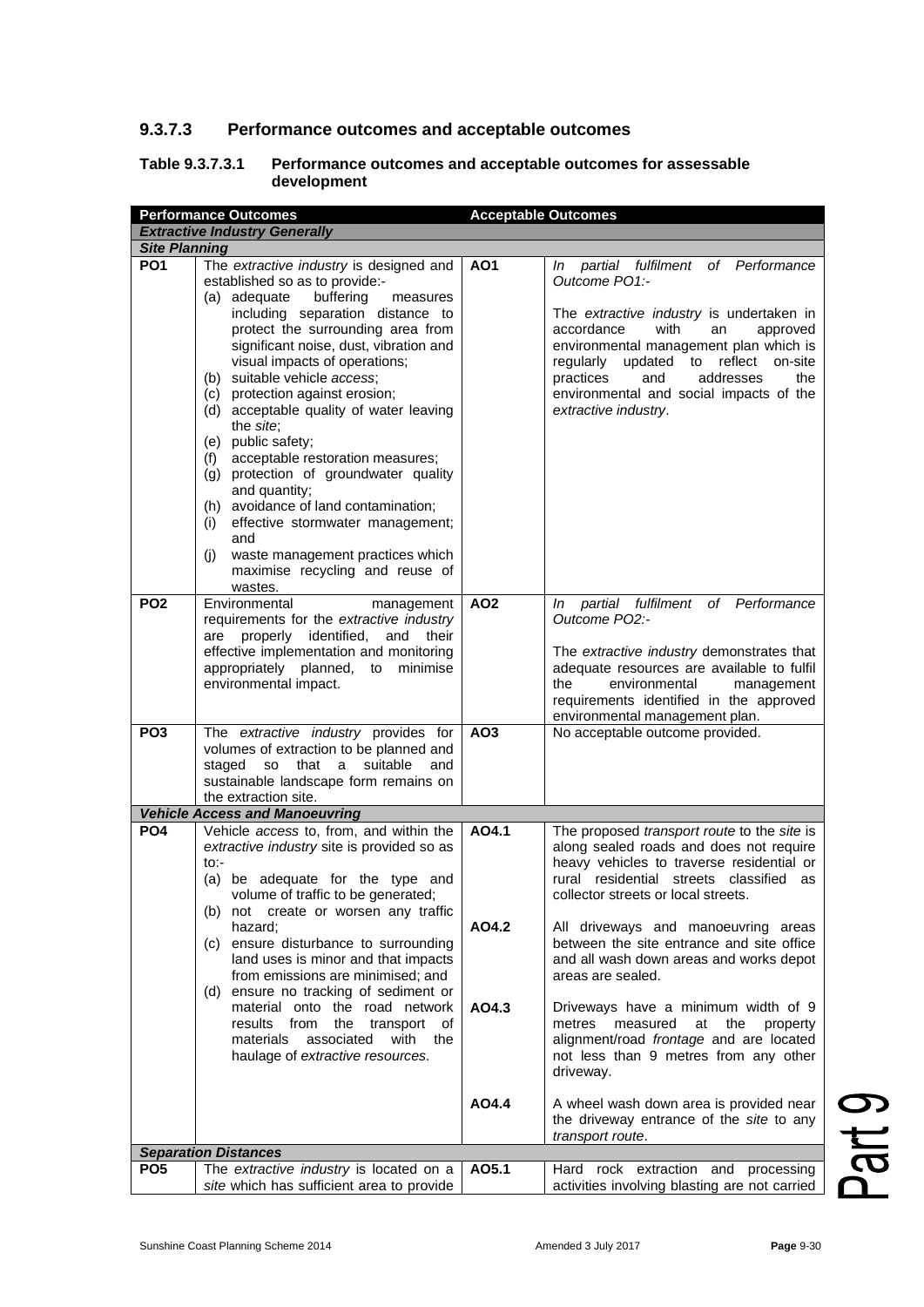|                      | <b>Performance Outcomes</b>                                                                                                                                                                                                                                                                           | <b>Acceptable Outcomes</b>                                                                                                                                                                                                                                                                                  |                                                                                                                                                                                                                                                                 |  |
|----------------------|-------------------------------------------------------------------------------------------------------------------------------------------------------------------------------------------------------------------------------------------------------------------------------------------------------|-------------------------------------------------------------------------------------------------------------------------------------------------------------------------------------------------------------------------------------------------------------------------------------------------------------|-----------------------------------------------------------------------------------------------------------------------------------------------------------------------------------------------------------------------------------------------------------------|--|
|                      | for adequate setback of operations from<br>site<br>boundaries,<br>road<br>frontages,<br>surrounding residential uses and other<br>sensitive receptors,<br>such that the<br>industry<br>extractive<br>achieves<br>an<br>acceptable standard of visual amenity<br>and control of noise, light, dust and |                                                                                                                                                                                                                                                                                                             | out within 40 metres of any boundary of<br>the site or within 1 kilometre of any<br>residential premises, land included within<br>a residential zone or Rural residential<br>zone or other sensitive receptor on<br>surrounding land.                           |  |
| vibration impacts.   | AO5.2                                                                                                                                                                                                                                                                                                 | Extractive and processing activities not<br>involving blasting are not carried out<br>within 30 metres of any boundary of the<br>site or within 200 metres of any residential<br>land<br>included<br>within<br>premises,<br>a<br>residential zone or Rural residential zone<br>or other sensitive receptor. |                                                                                                                                                                                                                                                                 |  |
|                      |                                                                                                                                                                                                                                                                                                       |                                                                                                                                                                                                                                                                                                             | Note-a topographic feature providing a natural<br>buffer between extractive and processing<br>activities and a sensitive land use may justify<br>provision of a lesser setback distance.                                                                        |  |
|                      |                                                                                                                                                                                                                                                                                                       | AO5.3                                                                                                                                                                                                                                                                                                       | A vegetated buffer strip or mound having<br>a minimum width of 10 metres is provided<br>to all boundaries of the site.                                                                                                                                          |  |
|                      |                                                                                                                                                                                                                                                                                                       |                                                                                                                                                                                                                                                                                                             | Note—Acceptable Outcomes AO5.2 and AO5.3<br>may be modified by more specific requirements<br>in this code relating to Precinct RUR-1<br>(Meridan Plains Extractive Resource Area).                                                                              |  |
|                      |                                                                                                                                                                                                                                                                                                       | AO5.4                                                                                                                                                                                                                                                                                                       | Extraction and processing activities are<br>screened from view from any major road<br>and any land included in an urban zone,<br>where appropriate.                                                                                                             |  |
| <b>Site Drainage</b> |                                                                                                                                                                                                                                                                                                       |                                                                                                                                                                                                                                                                                                             |                                                                                                                                                                                                                                                                 |  |
| PO <sub>6</sub>      | The extractive industry provides on-site<br>drainage that is designed, constructed<br>and maintained so as to:-<br>(a) avoid erosion;                                                                                                                                                                 | AO6.1                                                                                                                                                                                                                                                                                                       | Banks and channels are constructed to<br>divert stormwater run-off away from<br>excavated areas.                                                                                                                                                                |  |
|                      | (b) prevent pollution of groundwater<br>and surface water;<br>(c) protect downstream water quality;<br>and<br>(d) provide opportunities to recycle                                                                                                                                                    | AO6.2                                                                                                                                                                                                                                                                                                       | Sediment basins are provided to detain<br>stormwater run-off from disturbed areas<br>such that there is no off-site discharge<br>likely to cause environmental harm.                                                                                            |  |
|                      | water for reuse in processing,<br>and/or<br>screening<br>washing<br>materials, dust suppression and on<br>stockpiles,<br>product<br>overburden                                                                                                                                                        | AO6.3                                                                                                                                                                                                                                                                                                       | Bunding and treatment and disposal of<br>industrial wastes are carried out such that<br>no environmental harm is caused.                                                                                                                                        |  |
|                      | stockpiles,<br>revegetation<br>or<br>rehabilitation areas and<br>wheel<br>wash facilities.                                                                                                                                                                                                            | AO6.4                                                                                                                                                                                                                                                                                                       | Lining or other suitable treatment of<br>erosion-prone areas is established and<br>maintained at discharge points.                                                                                                                                              |  |
|                      |                                                                                                                                                                                                                                                                                                       | AO6.5                                                                                                                                                                                                                                                                                                       | Harvested water is re-used on the<br>extractive industry site for a range of<br>purposes including, but not limited to:-<br>(a) processing, washing and/or screening<br>materials;<br>(b) dust suppression and for use on<br>product and overburden stockpiles; |  |
|                      |                                                                                                                                                                                                                                                                                                       |                                                                                                                                                                                                                                                                                                             | (c) irrigation<br>of<br>revegetation<br>and<br>rehabilitation areas; and                                                                                                                                                                                        |  |
|                      | <b>Management of Blasting and Other Operations</b>                                                                                                                                                                                                                                                    |                                                                                                                                                                                                                                                                                                             | (d) wheel wash facilities.                                                                                                                                                                                                                                      |  |
| PO <sub>7</sub>      | The extractive industry provides for                                                                                                                                                                                                                                                                  | A07.1                                                                                                                                                                                                                                                                                                       | Blasting and other operations are confined                                                                                                                                                                                                                      |  |
|                      | crushing,<br>screening<br>blasting,<br>and<br>loading to be carried out safely and in<br>accordance<br>with<br>best<br>practice                                                                                                                                                                       |                                                                                                                                                                                                                                                                                                             | to the hours of operation identified in<br>Table 9.3.7.3.1A (Extractive industry<br>hours of operation).                                                                                                                                                        |  |

Part 9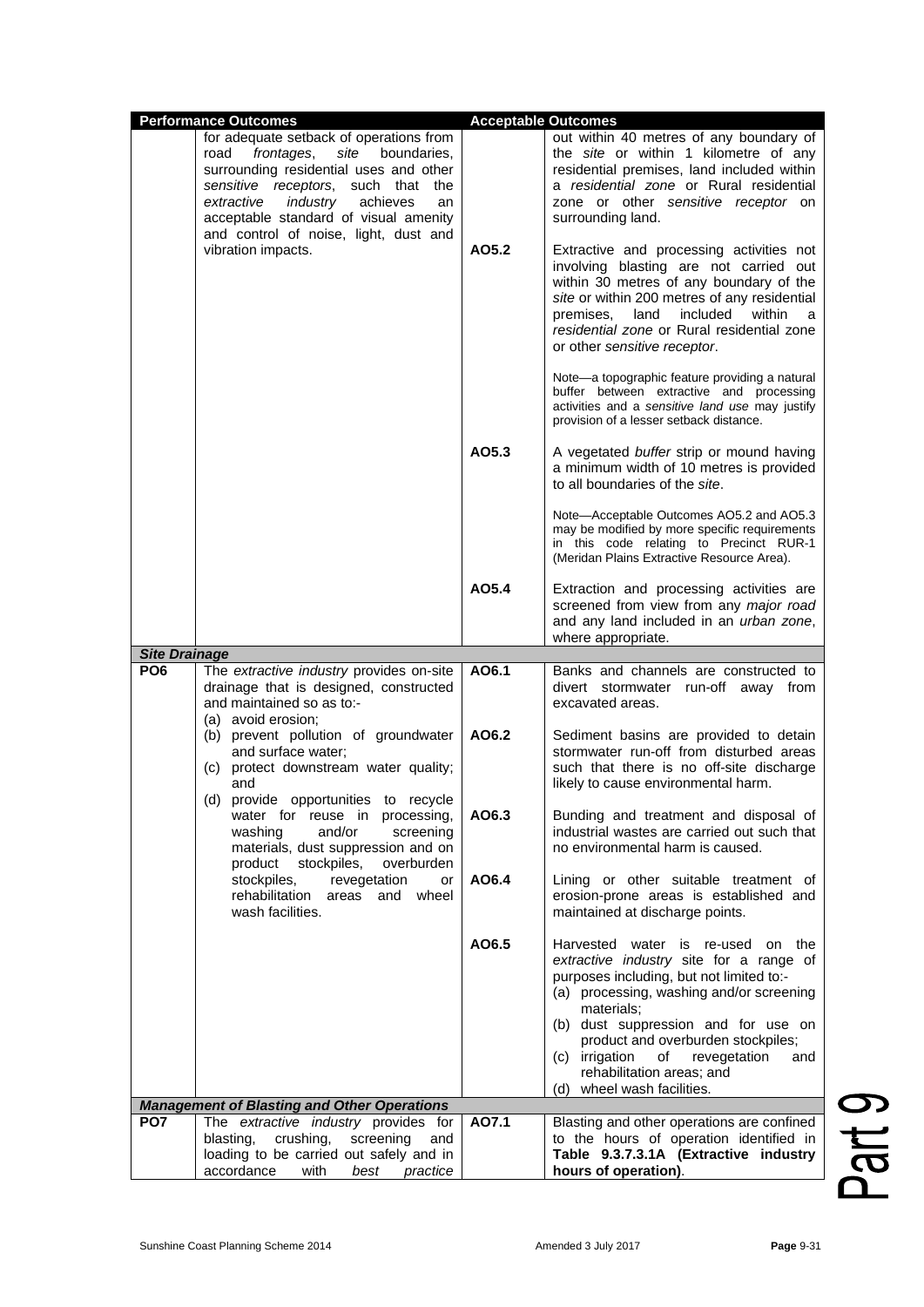|                      | <b>Performance Outcomes</b>                                                                                                                                                                                                                                                                                                                          |                 | <b>Acceptable Outcomes</b>                                                              |                                                                                                                                                       |
|----------------------|------------------------------------------------------------------------------------------------------------------------------------------------------------------------------------------------------------------------------------------------------------------------------------------------------------------------------------------------------|-----------------|-----------------------------------------------------------------------------------------|-------------------------------------------------------------------------------------------------------------------------------------------------------|
|                      | standards<br>that<br>management<br><b>SO</b><br>disturbance to surrounding land uses is<br>minor and that impacts from emissions<br>are minimised.                                                                                                                                                                                                   |                 | Table 9.3.7.3.1A                                                                        | Extractive industry hours of<br>operation                                                                                                             |
|                      |                                                                                                                                                                                                                                                                                                                                                      |                 | Column 1<br><b>Extractive industry</b><br>activity                                      | Column 2<br><b>Hours of Operation</b>                                                                                                                 |
|                      |                                                                                                                                                                                                                                                                                                                                                      |                 | <b>Blasting operations</b>                                                              | 9am to 5pm Monday to<br>Friday                                                                                                                        |
|                      |                                                                                                                                                                                                                                                                                                                                                      |                 |                                                                                         | No operations Saturday,<br>Sundav<br>public<br>or<br>holidays                                                                                         |
|                      |                                                                                                                                                                                                                                                                                                                                                      |                 | Other operations                                                                        | 6am to 6pm Monday to<br>Friday.                                                                                                                       |
|                      |                                                                                                                                                                                                                                                                                                                                                      |                 |                                                                                         | 7am to 1pm Saturday<br>No operations Sunday or                                                                                                        |
|                      |                                                                                                                                                                                                                                                                                                                                                      |                 |                                                                                         | public holidays.                                                                                                                                      |
| <b>Public Safety</b> |                                                                                                                                                                                                                                                                                                                                                      | AO7.2           | Vibration<br>relevant provisions contained<br><b>Environmental Protection Act 1994.</b> | levels do not exceed<br>the<br>the<br>in.                                                                                                             |
| PO <sub>8</sub>      | Extractive industry operation areas are                                                                                                                                                                                                                                                                                                              | AO8.1           |                                                                                         | Safety fence is provided to prevent                                                                                                                   |
|                      | fenced to prevent unauthorised or<br>accidental public entry.                                                                                                                                                                                                                                                                                        |                 | greatest extent practicable.                                                            | unauthorised or accidental public access<br>to the extractive industry site to the                                                                    |
|                      |                                                                                                                                                                                                                                                                                                                                                      | AO8.2           | safety hazards is<br>boundaries of the site.                                            | Public signage to warn of operations and<br>provided<br>to<br>all                                                                                     |
|                      | <b>Site Rehabilitation</b>                                                                                                                                                                                                                                                                                                                           |                 |                                                                                         |                                                                                                                                                       |
| PO <sub>9</sub>      | Rehabilitation of the extractive industry<br>site provides:-<br>(a) progressive/staged<br>rehabilitation<br>works;<br>(b) appropriate clean-up works (taking<br>particular account of areas of<br>possible soil contamination);<br>(c) agreed landform and soil profiles;<br>(d) suitable revegetation; and<br>(e) establishment phase requirements. | AO <sub>9</sub> | landform<br>final<br>rehabilitation plan.                                               | The extractive industry provides for all<br>rehabilitation works to be undertaken in<br>accordance with an approved expected<br>design<br>and<br>site |
| <b>PO10</b>          | <b>Rehabilitation</b><br>works<br>for<br>each<br>operational stage are bonded to ensure<br>the effective return of disturbed areas to<br>acceptable land use suitability.                                                                                                                                                                            | AO10            | No acceptable outcome provided.                                                         |                                                                                                                                                       |
| <b>PO11</b>          | Rehabilitation allows for suitable use of<br>any water bodies created through the<br>extraction process, having regard to<br>water quality, hydraulic conditions, land<br>form and vegetation.                                                                                                                                                       | AO11.1          | support<br>aquatic<br>invertebrates.                                                    | Rehabilitation is carried out to provide<br>water quality of a standard that can<br>vertebrates<br>and                                                |
|                      |                                                                                                                                                                                                                                                                                                                                                      | AO11.2          |                                                                                         | Fringes of water bodies are planted with<br>wetland species such that a sustainable<br>aquatic plant community is established.                        |
|                      | Additional Requirements for Extractive Industry in Precinct RUR-1 (Meridan Plains Extractive<br>Resource Area) on Zone Map ZM63                                                                                                                                                                                                                      |                 |                                                                                         |                                                                                                                                                       |
|                      | <b>Master Planning and Rehabilitation Concepts</b>                                                                                                                                                                                                                                                                                                   |                 |                                                                                         |                                                                                                                                                       |
| <b>PO12</b>          | The extractive industry is established,<br>operated and rehabilitated in a manner<br>that is generally in accordance with the<br>development<br>and<br>rehabilitation                                                                                                                                                                                | AO12            | No acceptable outcome provided.                                                         |                                                                                                                                                       |
|                      | concepts identified on:-<br>(a) Figure 9.3.7A (Meridan Plains<br>extractive resource area master                                                                                                                                                                                                                                                     |                 |                                                                                         |                                                                                                                                                       |
|                      | plan); and<br>(b) Figure 9.3.7B (Meridan Plains                                                                                                                                                                                                                                                                                                      |                 |                                                                                         |                                                                                                                                                       |
|                      | extractive resource area end use                                                                                                                                                                                                                                                                                                                     |                 |                                                                                         |                                                                                                                                                       |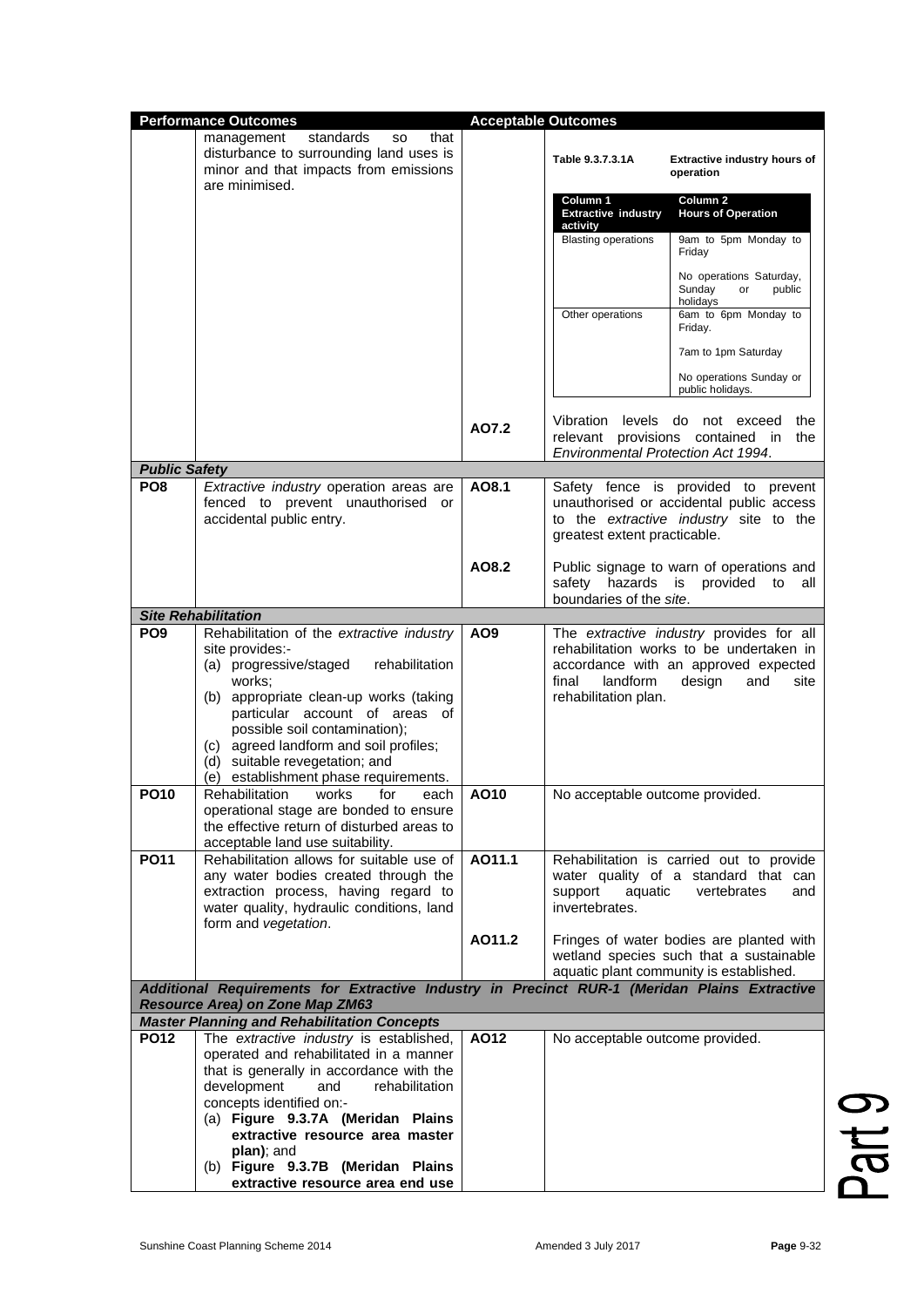|             | <b>Performance Outcomes</b>                                                                                                                                                                                                                                                                                                                                                                                                                                                                                                                                                                                                                                                                                                                                                                                                                                                                                                                                                                                                                             | <b>Acceptable Outcomes</b>                                                                                                                                                                                                                                                                                                                                                                                                                                                                                                                                                                                                                                                                                                                                                                                                                                                                                                                                                                                                                                                                                                                                                                                                                                                                                                                                                                                                                                                                                                                                                                                                                                                                                                                                                                                                                                                                                   |
|-------------|---------------------------------------------------------------------------------------------------------------------------------------------------------------------------------------------------------------------------------------------------------------------------------------------------------------------------------------------------------------------------------------------------------------------------------------------------------------------------------------------------------------------------------------------------------------------------------------------------------------------------------------------------------------------------------------------------------------------------------------------------------------------------------------------------------------------------------------------------------------------------------------------------------------------------------------------------------------------------------------------------------------------------------------------------------|--------------------------------------------------------------------------------------------------------------------------------------------------------------------------------------------------------------------------------------------------------------------------------------------------------------------------------------------------------------------------------------------------------------------------------------------------------------------------------------------------------------------------------------------------------------------------------------------------------------------------------------------------------------------------------------------------------------------------------------------------------------------------------------------------------------------------------------------------------------------------------------------------------------------------------------------------------------------------------------------------------------------------------------------------------------------------------------------------------------------------------------------------------------------------------------------------------------------------------------------------------------------------------------------------------------------------------------------------------------------------------------------------------------------------------------------------------------------------------------------------------------------------------------------------------------------------------------------------------------------------------------------------------------------------------------------------------------------------------------------------------------------------------------------------------------------------------------------------------------------------------------------------------------|
|             | concept plan).                                                                                                                                                                                                                                                                                                                                                                                                                                                                                                                                                                                                                                                                                                                                                                                                                                                                                                                                                                                                                                          |                                                                                                                                                                                                                                                                                                                                                                                                                                                                                                                                                                                                                                                                                                                                                                                                                                                                                                                                                                                                                                                                                                                                                                                                                                                                                                                                                                                                                                                                                                                                                                                                                                                                                                                                                                                                                                                                                                              |
|             | <b>Avoidance of Constrained Areas and Staging of Extraction</b>                                                                                                                                                                                                                                                                                                                                                                                                                                                                                                                                                                                                                                                                                                                                                                                                                                                                                                                                                                                         |                                                                                                                                                                                                                                                                                                                                                                                                                                                                                                                                                                                                                                                                                                                                                                                                                                                                                                                                                                                                                                                                                                                                                                                                                                                                                                                                                                                                                                                                                                                                                                                                                                                                                                                                                                                                                                                                                                              |
| <b>PO13</b> | extractive<br>industry<br>avoids<br>The<br>constrained areas and utilises a staged<br>approach to site development that<br>provides for:-<br>(a) the efficient exploitation of the<br><b>Extractive Resource Area;</b><br>(b) the progressive rehabilitation of the<br>site such that the scenic values of<br>the Mooloolah River floodplain are<br>retained throughout the duration of<br>the extraction:<br>the progressive creation of a lake<br>(C)<br>system that at all times:-<br>maintains or improves the<br>(i)<br>integrity of the Mooloolah River<br>and the flood storage capacity<br>οf<br>the<br>Mooloolah<br>River<br>floodplain;<br>maintains,<br>(ii)<br>far<br>as<br>as<br>practicable,<br>the<br>flow<br>conveyance patterns of the<br>Mooloolah<br>River <i>floodplain</i> ;<br>and<br>(iii) maintains or improves<br>the<br>quantity and quality of surface<br>groundwater<br>the<br>and<br>in<br>catchment area; and<br>avoidance<br>effective<br>$(d)$ the<br>or<br>mitigation<br>potential<br>οf<br>any<br>environmental harm. | AO13<br>The extractive industry provides for:-<br>(a) the avoidance of exploitation in areas<br>identified as 'Constrained Resource<br>Area (Type A)' on Figure 9.3.7A<br><b>Plains</b><br>extractive<br>(Meridan<br>resource area master plan);<br>(b) the avoidance of exploitation in areas<br>identified as 'Constrained Resource<br>Area (Type B)' on Figure 9.3.7A<br>(Meridan<br><b>Plains</b><br>extractive<br>resource area master plan) until<br>such time as outstanding strategic<br>coastal management, flooding and<br>hydrological issues are investigated<br>and resolved;<br>(c) the avoidance of exploitation in any<br>other part of the Extractive Resource<br>Area determined (through further site<br>referral<br>assessment or<br>agency<br>advice) to have coastal management<br>biophysical<br>limitations<br>other<br>or<br>making the land unsuitable for<br>extractive industry development;<br>development on the site to be staged<br>(d)<br>such that not more than 30% of the<br>surface area of the site is used for<br>extractive industry at any particular<br>time; and<br>(e) development of a lake system with a<br>configuration<br>that<br>is<br>generally<br>consistent with that shown on Figure<br>9.3.7B (Meridan Plains extractive<br>resource area end use concept<br>plan) and designed in accordance<br>with:-<br>(i)<br>an approved lake management<br>plan for the entire Extractive<br>Resource Area; or<br>(ii) if a lake management plan is yet<br>to be approved for the entire<br>Extractive Resource Area-a site<br>specific lake management plan.<br>Note-Council may consider an alternative<br>staging or lake configuration, provided that the<br>development is otherwise consistent with this<br>code and the intent of the end use concept<br>depicted on Figure 9.3.7B (Meridan Plains<br>extractive Resource area end use concept<br>plan). |
| <b>PO14</b> | <b>Buffers and Batter Stability Zones</b><br>The extractive industry provides for                                                                                                                                                                                                                                                                                                                                                                                                                                                                                                                                                                                                                                                                                                                                                                                                                                                                                                                                                                       | AO14.1<br>The extractive industry provides for the                                                                                                                                                                                                                                                                                                                                                                                                                                                                                                                                                                                                                                                                                                                                                                                                                                                                                                                                                                                                                                                                                                                                                                                                                                                                                                                                                                                                                                                                                                                                                                                                                                                                                                                                                                                                                                                           |
|             | ecological and landscape buffers, visual<br>screens and batter stability zones to<br>conceal and/or setback operations and<br>activities involved in the use from road<br>frontages, site boundaries, incompatible<br>surrounding land, lakes,<br>uses on<br>ecologically<br>wetlands,<br>waterways,<br>infrastructure<br>important<br>and<br>areas<br>corridors,<br>such that the extractive<br>industry:-<br>(a) maintains or improves the integrity<br>of the Mooloolah River and other                                                                                                                                                                                                                                                                                                                                                                                                                                                                                                                                                              | establishment of ecological and landscape<br>buffers, visual screens and batter stability<br>accordance<br>with<br>Table<br>zones<br>in.<br>9.3.7.3.1B (Ecological and landscape<br>buffers, visual screens and batter<br>stability zones).<br>Table 9.3.7.3.1B<br>Ecological and landscape<br>buffers, visual screens and<br>batter stability zones                                                                                                                                                                                                                                                                                                                                                                                                                                                                                                                                                                                                                                                                                                                                                                                                                                                                                                                                                                                                                                                                                                                                                                                                                                                                                                                                                                                                                                                                                                                                                         |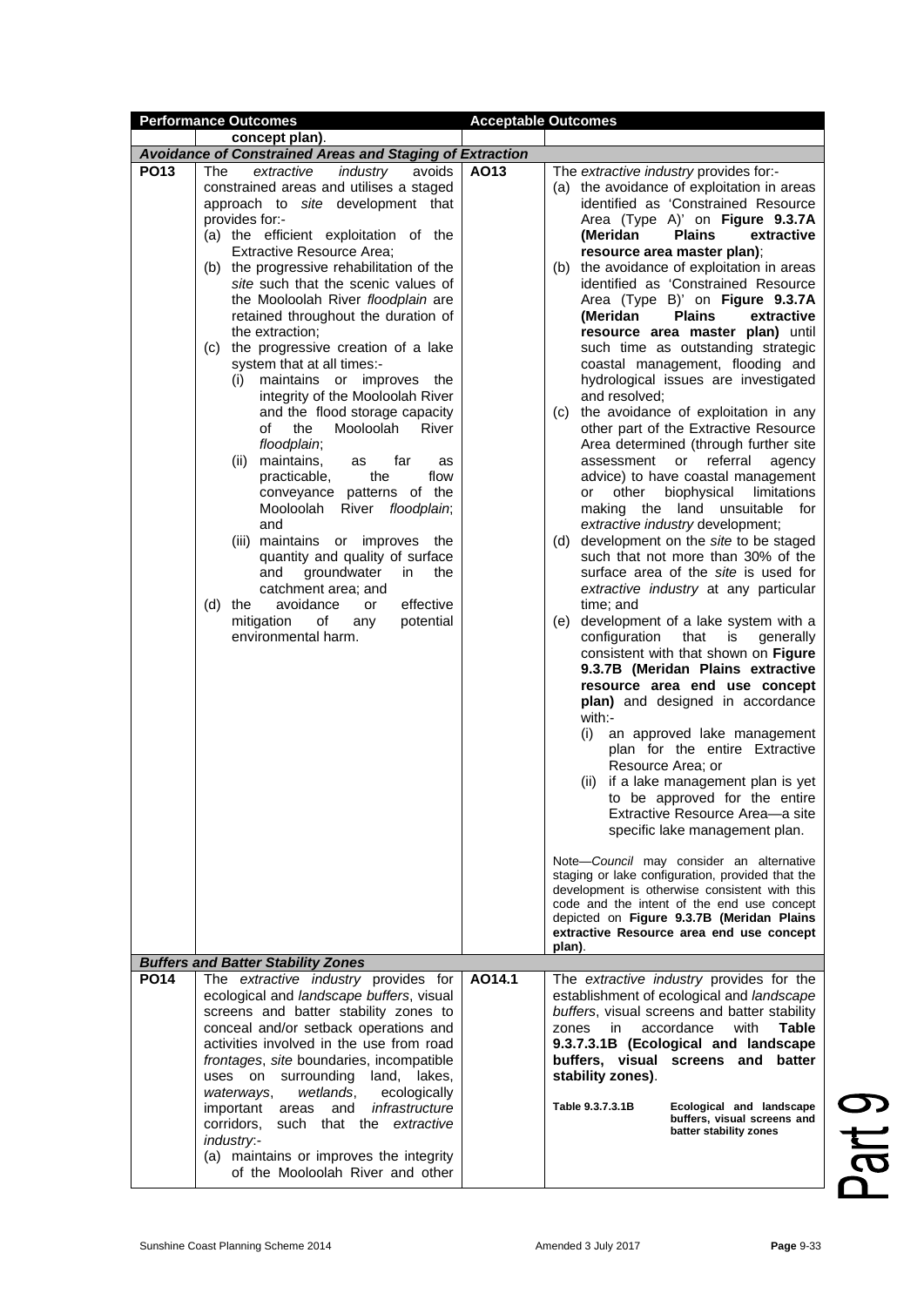| <b>Performance Outcomes</b> |                                            | <b>Acceptable Outcomes</b>       |                                                              |
|-----------------------------|--------------------------------------------|----------------------------------|--------------------------------------------------------------|
|                             | waterways;                                 | Column <sub>1</sub>              | Column 2                                                     |
|                             | (b) protects<br>and<br>reconnects          | <b>Feature/</b>                  | Ecological/landscape/                                        |
|                             | ecologically important areas;              | element                          | visual buffer/                                               |
|                             |                                            |                                  | batter stability zone                                        |
|                             | (c) achieves a high standard of visual     | Mooloolah River                  | 60 metre wide (minimum)                                      |
|                             | amenity from all scenic routes and         | and waterways                    | ecological buffer measured<br>from the high or outer bank    |
|                             | significant viewpoints;                    |                                  | of the waterway to the top of                                |
|                             | the<br>functionality<br>(d) protects<br>οf |                                  | the batter of any extraction                                 |
|                             | transport and other infrastructure         |                                  | area. The northern<br>and                                    |
|                             | corridors;                                 |                                  | southern boundaries of this                                  |
|                             | channel<br>(e) prevents<br>avulsion<br>or  |                                  | buffer<br>ecological<br>are<br>"smoothed" (i.e. they do not  |
|                             | erosion; and                               |                                  | follow every bend in the                                     |
| (f)                         | avoids or effectively mitigates any        |                                  | river) as indicated in figures                               |
|                             | potential environmental harm.              |                                  | 9.3.7A and 9.3.7B.<br>To                                     |
|                             |                                            |                                  | remove any doubt,<br>the                                     |
|                             |                                            |                                  | distance is not less than<br>60m at any point, but could     |
|                             |                                            |                                  | be up to 100m when                                           |
|                             |                                            |                                  | "smoothed".                                                  |
|                             |                                            | Native vegetation                | 50 metre wide (minimum)                                      |
|                             |                                            |                                  | ecological buffer measured                                   |
|                             |                                            |                                  | from the outer edge of the<br>native vegetation to the top   |
|                             |                                            |                                  | of the batter of<br>any                                      |
|                             |                                            |                                  | extraction area.                                             |
|                             |                                            | Bruce Highway -                  | 200 metre wide<br>open                                       |
|                             |                                            | Caloundra Road                   | landscape buffer measured                                    |
|                             |                                            | Interchange                      | from the planned final Bruce<br>Highway and Caloundra        |
|                             |                                            |                                  | Road boundaries to the top                                   |
|                             |                                            |                                  | of the batter of any                                         |
|                             |                                            |                                  | extraction area.                                             |
|                             |                                            | Multi<br>Modal<br>Transport      | wide<br>40<br>metre<br>batter<br>stability                   |
|                             |                                            | Corridor                         | zone measured<br>from the final MMTC Road                    |
|                             |                                            |                                  | Boundary to the top of the                                   |
|                             |                                            |                                  | batter of any extraction                                     |
|                             |                                            |                                  | area; and                                                    |
|                             |                                            |                                  | 200 metre wide interim<br>visual screen.                     |
|                             |                                            | Sippy Downs to                   | wide<br>20<br>metre<br>batter                                |
|                             |                                            | Caloundra South                  | stability zone and visual                                    |
|                             |                                            | Link                             | screen measured from the                                     |
|                             |                                            |                                  | final corridor boundary to                                   |
|                             |                                            |                                  | the top of the batter of any<br>extraction area.             |
|                             |                                            | Rainforest Drive                 | 20<br>metre<br>wide<br>batter                                |
|                             |                                            | Claymore<br>to                   | stability zone and visual                                    |
|                             |                                            | Road Link                        | screen measured from the                                     |
|                             |                                            |                                  | final corridor boundary to<br>the top of the batter of any   |
|                             |                                            |                                  | extraction area.                                             |
|                             |                                            | Honey<br>Farm                    | 20<br>metre<br>wide<br>batter                                |
|                             |                                            | Road Link                        | stability zone and visual                                    |
|                             |                                            |                                  | screen measured from the<br>final corridor boundary to       |
|                             |                                            |                                  | the top of the batter of any                                 |
|                             |                                            |                                  | extraction area.                                             |
|                             |                                            | Water<br>Supply                  | metre<br>wide<br>batter<br>40                                |
|                             |                                            | Ring Tank                        | stability zone measured<br>from the property boundary        |
|                             |                                            |                                  | to the top of the batter of                                  |
|                             |                                            |                                  | any extraction area.                                         |
|                             |                                            | Water supply and                 | metre<br>40<br>wide<br>batter                                |
|                             |                                            | sewerage main                    | stability zone measured                                      |
|                             |                                            | pipelines                        | from the centreline of the<br>pipe to the top of the batter  |
|                             |                                            |                                  | of any extraction area.                                      |
|                             |                                            | Created<br>water                 | 20<br>metre<br>wide<br>batter                                |
|                             |                                            | body / lake                      | stability zone measured                                      |
|                             |                                            |                                  | from the top of the batter of<br>any extraction area/lake to |
|                             |                                            |                                  | another<br>extraction                                        |
|                             |                                            |                                  | area/lake.                                                   |
|                             |                                            | Electricity                      | wide<br>20<br>metre<br>batter                                |
|                             |                                            | transmission                     | stability zone measured                                      |
|                             |                                            | tower or other<br>infrastructure | from the outer extremity of<br>the transmission tower or     |
|                             |                                            | service<br>where                 | other <i>infrastructure</i> service                          |
|                             |                                            | not<br>included                  | to the top of a minimum 1:3                                  |
|                             |                                            | within<br>a road                 | batter of any extraction                                     |
|                             |                                            | reserve                          | area.                                                        |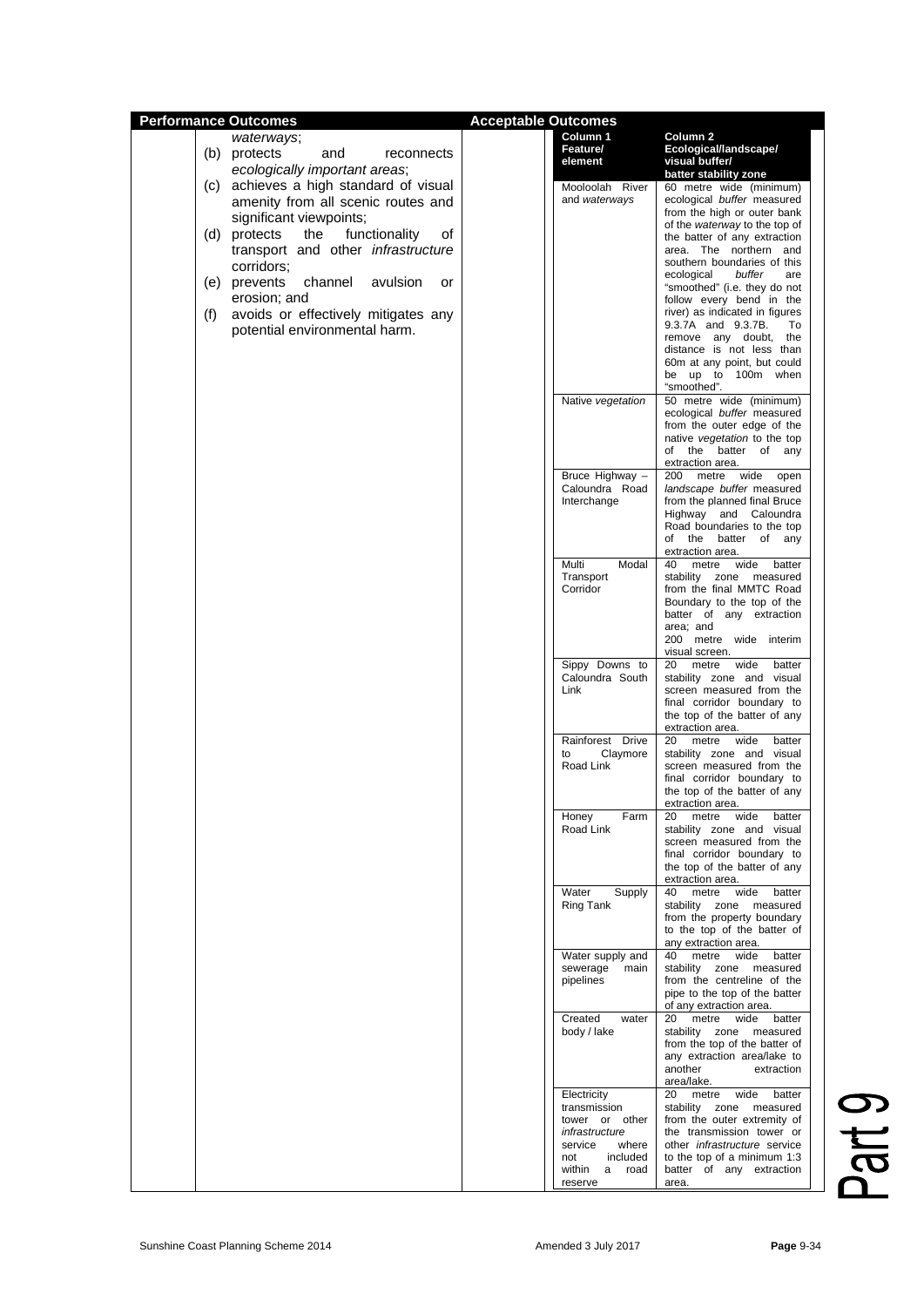| <b>Performance Outcomes</b> |                                                                                                                      |        | <b>Acceptable Outcomes</b>                                                                                                                                                                                                                                                                                                                                                                                                                                                                                                                                                                                                                                                                                                                                                                                                                                                                                                                                                                                                                                                                                                                                                                                                                                                                                                                                                                                                                                                                                                                                                                                                                                                                                                                                                                                                                                                                                                                                                                                                                                                                                     |
|-----------------------------|----------------------------------------------------------------------------------------------------------------------|--------|----------------------------------------------------------------------------------------------------------------------------------------------------------------------------------------------------------------------------------------------------------------------------------------------------------------------------------------------------------------------------------------------------------------------------------------------------------------------------------------------------------------------------------------------------------------------------------------------------------------------------------------------------------------------------------------------------------------------------------------------------------------------------------------------------------------------------------------------------------------------------------------------------------------------------------------------------------------------------------------------------------------------------------------------------------------------------------------------------------------------------------------------------------------------------------------------------------------------------------------------------------------------------------------------------------------------------------------------------------------------------------------------------------------------------------------------------------------------------------------------------------------------------------------------------------------------------------------------------------------------------------------------------------------------------------------------------------------------------------------------------------------------------------------------------------------------------------------------------------------------------------------------------------------------------------------------------------------------------------------------------------------------------------------------------------------------------------------------------------------|
|                             |                                                                                                                      |        | External<br>site<br>10m wide batter stability<br>boundary<br>zone measured from the<br>property boundary to the top<br>of the batter of any<br>extraction<br>area,<br>except<br>where a lake traverses a<br>property boundary and is<br>part of a development site.                                                                                                                                                                                                                                                                                                                                                                                                                                                                                                                                                                                                                                                                                                                                                                                                                                                                                                                                                                                                                                                                                                                                                                                                                                                                                                                                                                                                                                                                                                                                                                                                                                                                                                                                                                                                                                            |
|                             |                                                                                                                      | AO14.2 | The extractive industry provides for:-<br>(a) that part of any site included within<br>the Mooloolah River ecological buffer<br>to be:-<br>rehabilitated to provide for bank<br>(i)<br>stabilisation and<br>buffering in<br>accordance with:-<br>(A) an approved final landform<br>design and site rehabilitation<br>plan for the entire Extractive<br>Resource Area; or<br>(B) if an approved final landform<br>design and site rehabilitation<br>plan is yet to be approved<br>for the entire Extractive<br>Resource<br>site<br>Area—a<br>landform<br>specific<br>final<br>design and site rehabilitation<br>plan; and<br>dedicated<br>Council<br>(ii)<br>to<br>as<br>esplanade<br>prior<br>to<br>the<br>commencement of any extraction<br>on the <i>site</i> ;<br>(b) that part of any site included within<br>another ecological buffer, to be<br>established<br>prior<br>to<br>the<br>commencement of any extraction on<br>the site;<br>(c) that part of any site included within<br>the Bruce Highway-Caloundra Road<br>open <i>landscape buffer</i> or the Multi-<br>Modal<br>Transport Corridor visual<br>screen to be established for that<br>purpose prior to the commencement<br>of any extraction on the site; and<br>(d) that part of any site included within<br>another buffer or batter stability zone<br>to be established for that purpose, at<br>a time appropriate to the staging of<br>the extraction.<br>Note—where land in the Mooloolah River<br>Ecological Buffer is dedicated to Council as<br>esplanade in accordance with AO14.2(a)(ii),<br>Council will consider the granting of a<br>temporary lease over part of the esplanade in<br>order to provide for:-<br>(a) any activity required to avoid or mitigate<br>impacts on the environment (including<br>approved rehabilitation work); and/or<br>any access required to allow maintenance<br>(b)<br>of the Ecological Buffer or egress to an<br>extraction area adjoining the Esplanade;<br>and/or<br>(c)<br>any security measure required for public<br>safety purposes and/or the security of<br>extractive industry sites. |
| <b>PO15</b>                 | The extractive industry provides for<br>ecological and landscape buffers, and<br>visual screens and batter stability | AO15   | No acceptable outcome provided.                                                                                                                                                                                                                                                                                                                                                                                                                                                                                                                                                                                                                                                                                                                                                                                                                                                                                                                                                                                                                                                                                                                                                                                                                                                                                                                                                                                                                                                                                                                                                                                                                                                                                                                                                                                                                                                                                                                                                                                                                                                                                |

Part 9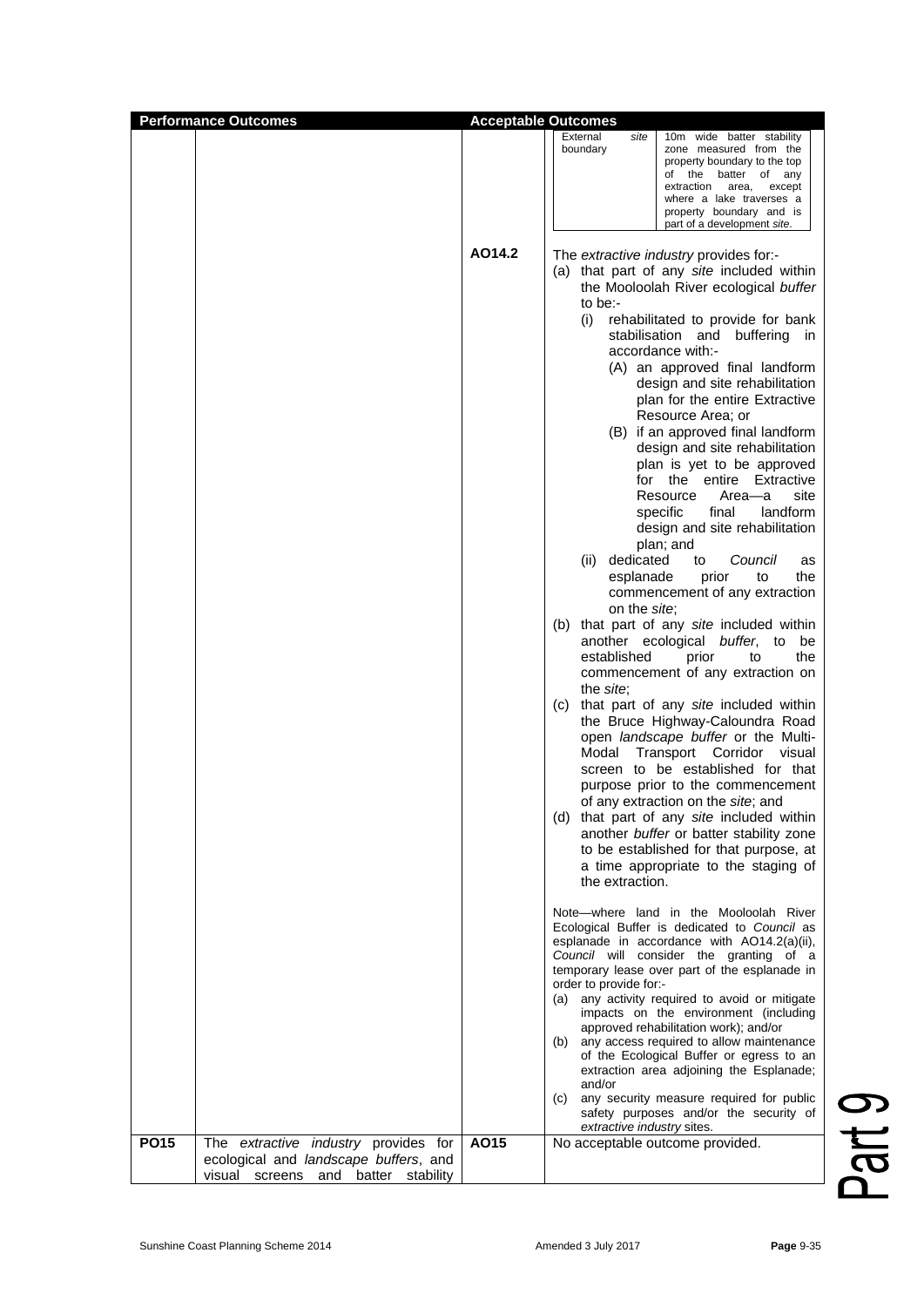|             | <b>Performance Outcomes</b>                                                            |        | <b>Acceptable Outcomes</b>                                         |                                                                                               |
|-------------|----------------------------------------------------------------------------------------|--------|--------------------------------------------------------------------|-----------------------------------------------------------------------------------------------|
|             | to comprise of vegetation<br>zones,                                                    |        |                                                                    |                                                                                               |
|             | endemic to the area and to have a                                                      |        |                                                                    |                                                                                               |
|             | landscape character that is consistent<br>with a coastal plain landscape, where        |        |                                                                    |                                                                                               |
|             | rural scenery and pockets of local native                                              |        |                                                                    |                                                                                               |
|             | vegetation are interspersed with screen                                                |        |                                                                    |                                                                                               |
|             | planting and views over water.                                                         |        |                                                                    |                                                                                               |
|             | Transport/Infrastructure Corridors and Transport Routes                                |        |                                                                    |                                                                                               |
| <b>PO16</b> | The extractive industry protects existing                                              | AO16.1 |                                                                    | The extractive industry provides for the                                                      |
|             | transport and <i>infrastructure</i> corridors<br>and provides for the establishment of |        |                                                                    | establishment of the identified transport<br>and <i>infrastructure</i> corridors described in |
|             | infrastructure<br>transport<br>and<br>new                                              |        | 9.3.7.3.1C<br>Table                                                | (Transport<br>and                                                                             |
|             | corridors.                                                                             |        |                                                                    | infrastructure corridor requirements) to                                                      |
|             |                                                                                        |        |                                                                    | be located within the future transport and                                                    |
|             |                                                                                        |        |                                                                    | infrastructure study area depicted on                                                         |
|             |                                                                                        |        | <b>Figure</b><br>9.3.7A                                            | (Meridan<br><b>Plains</b>                                                                     |
|             |                                                                                        |        |                                                                    | extractive resource area master plan).                                                        |
|             |                                                                                        |        | Table 9.3.7.3.1C                                                   | <b>Transport</b><br>and<br>infrastructure<br>corridor<br>requirements                         |
|             |                                                                                        |        | Column 1<br>Transport/<br>infrastructure<br>corridor               | Column <sub>2</sub><br>Land requirement                                                       |
|             |                                                                                        |        | Sippy<br>Downs to<br>Caloundra<br>South                            | 80 metre wide road<br>reserve from Caloundra                                                  |
|             |                                                                                        |        | Link                                                               | Road to Laxton Road<br>and including the existing                                             |
|             |                                                                                        |        | (Local government<br><i>infrastructure</i> )                       | Honey Farm and Sattler<br>Road Reserves.                                                      |
|             |                                                                                        |        | Rainforest Drive to<br>Claymore Road Link                          | 40 metre wide road<br>reserve from Honey<br>Farm Road to Laxton                               |
|             |                                                                                        |        | (Local government<br><i>infrastructure</i> )                       | Road and including the<br>existing unnamed Road<br>Reserve.                                   |
|             |                                                                                        |        | Honey Farm Road<br>Link                                            | 40 metre wide road<br>Sippy<br>reserve<br>from<br>Downs to Caloundra                          |
|             |                                                                                        |        | (Local government<br><i>infrastructure</i> )                       | South Link to Rainforest<br>Drive and including the<br>existing Rainforest Road<br>Reserve.   |
|             |                                                                                        |        | Electricity<br>transmission line or<br>other <i>infrastructure</i> | 40<br>metre<br>wide<br>infrastructure corridor in<br>an alignment and                         |
|             |                                                                                        |        | service where not                                                  | configuration that fulfils                                                                    |
|             |                                                                                        |        | included within a<br>road reserve                                  | functional<br>the<br>requirements of the                                                      |
|             |                                                                                        |        |                                                                    | infrastructure/service<br>provider.                                                           |
|             |                                                                                        | AO16.2 | accommodate                                                        | That part of any site required to<br>local<br>a i<br>government                               |
|             |                                                                                        |        |                                                                    | transport or other infrastructure corridor is                                                 |
|             |                                                                                        |        |                                                                    | dedicated to Council prior to the                                                             |
|             |                                                                                        |        | site.                                                              | commencement of any extraction on the                                                         |
| <b>PO17</b> | The extractive industry provides for the                                               | A017   |                                                                    | The extractive industry provides for the                                                      |
|             | establishment<br>and<br>utilisation<br>οf                                              |        |                                                                    | establishment of the transport routes in                                                      |
|             | identified transport routes, so as to                                                  |        |                                                                    | the configuration depicted on Figure                                                          |
|             | provide for the efficient transport of                                                 |        | 9.3.7A (Meridan                                                    | <b>Plains</b><br>extractive                                                                   |
|             | extracted material from the Meridan<br>Plains Extractive Resource Area in a            |        | resource area master plan).                                        |                                                                                               |
|             | manner that:-                                                                          |        |                                                                    |                                                                                               |
|             | (a) is adequate for the type and                                                       |        |                                                                    |                                                                                               |
|             | volume of traffic to be generated;                                                     |        |                                                                    |                                                                                               |
|             | (b) does not create or worsen any                                                      |        |                                                                    |                                                                                               |
|             | traffic hazards:<br>minimises adverse effects on the<br>(c)                            |        |                                                                    |                                                                                               |
|             |                                                                                        |        |                                                                    |                                                                                               |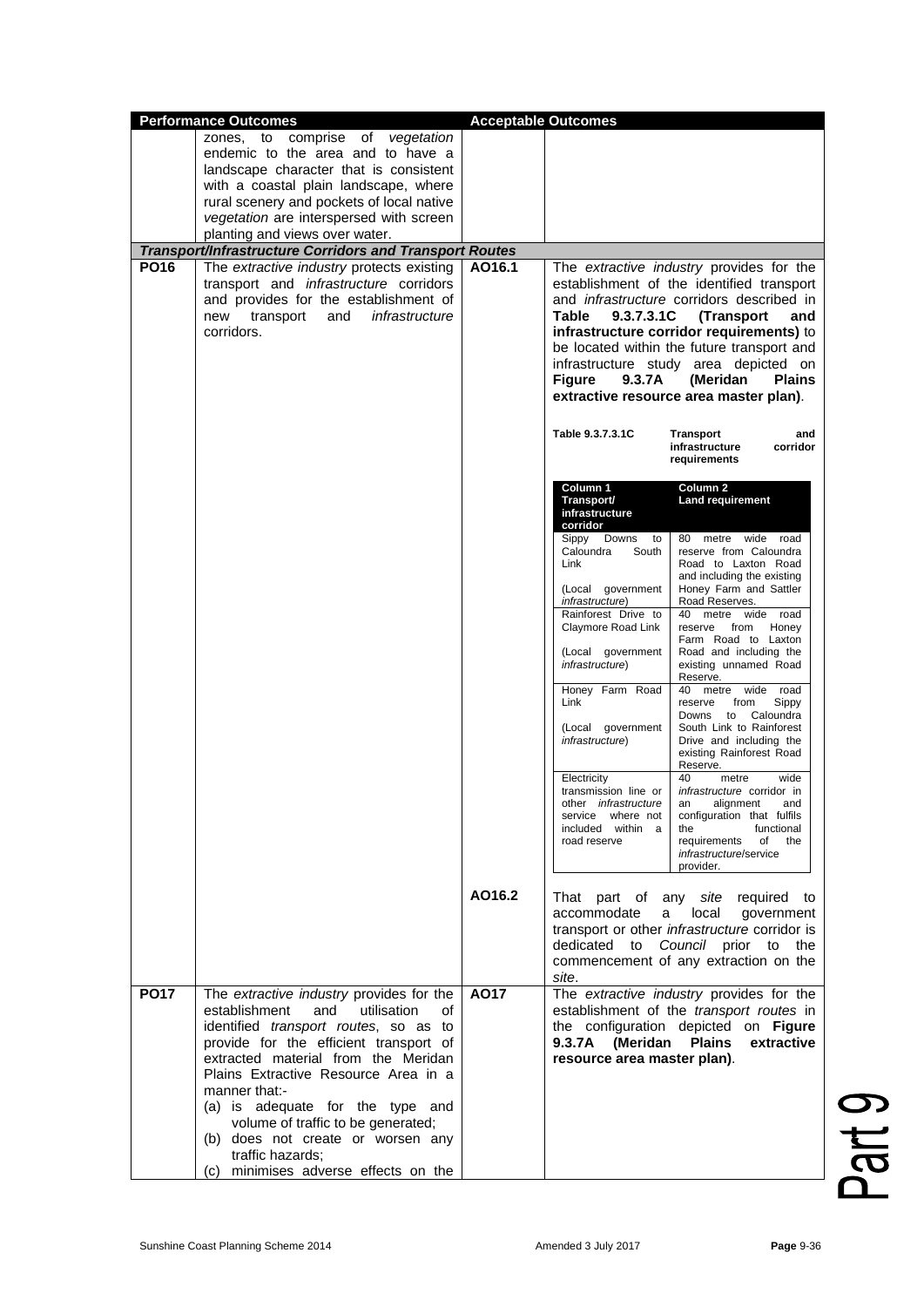|             | <b>Performance Outcomes</b>                                                                                                                                                                                                                                                                                                            |        | <b>Acceptable Outcomes</b>                                                                                                                                                                                                                                                                                                                                                                                                                                                                                                                                                                                                                                                                                                                                                                                                                                                                                                                                                                                                                          |
|-------------|----------------------------------------------------------------------------------------------------------------------------------------------------------------------------------------------------------------------------------------------------------------------------------------------------------------------------------------|--------|-----------------------------------------------------------------------------------------------------------------------------------------------------------------------------------------------------------------------------------------------------------------------------------------------------------------------------------------------------------------------------------------------------------------------------------------------------------------------------------------------------------------------------------------------------------------------------------------------------------------------------------------------------------------------------------------------------------------------------------------------------------------------------------------------------------------------------------------------------------------------------------------------------------------------------------------------------------------------------------------------------------------------------------------------------|
|             | amenity of the locality;<br>(d) protects the inherent rural character<br>and identity of the area; and<br>that<br>disturbance<br>(e) ensures<br>to<br>surrounding land uses is minor and<br>that impacts from emissions are<br>minimised.                                                                                              |        |                                                                                                                                                                                                                                                                                                                                                                                                                                                                                                                                                                                                                                                                                                                                                                                                                                                                                                                                                                                                                                                     |
|             | <b>Lake and Site Management</b>                                                                                                                                                                                                                                                                                                        |        |                                                                                                                                                                                                                                                                                                                                                                                                                                                                                                                                                                                                                                                                                                                                                                                                                                                                                                                                                                                                                                                     |
| <b>PO18</b> | The extractive industry provides for the<br>establishment<br>appropriate<br>and<br>management of lakes provided in<br>accordance<br>with<br><b>Figure</b><br>9.3.7A<br>(Meridan Plains extractive resource<br>area master plan) in a manner that<br>appropriately<br>addresses<br>potential<br>environmental and flooding impacts.     | AO18   | In partial fulfilment of Performance<br>Outcome PO18:-<br>The extractive industry is established and<br>operated in accordance with a lake<br>management<br>plan<br>(supported<br>by<br>modelling) that:-<br>(a) considers<br>full<br>the<br>development<br>scenario for the Meridan Plains<br>Extractive Resource Area and its<br>external influences; and<br>(b) identifies<br>and<br>addresses<br>all<br>environmental and flooding impacts<br>and the measures to manage the<br>potential impacts.<br>Note-a lake management plan is intended to                                                                                                                                                                                                                                                                                                                                                                                                                                                                                                |
|             |                                                                                                                                                                                                                                                                                                                                        |        | be prepared for the entire area as well as<br>individual sites.                                                                                                                                                                                                                                                                                                                                                                                                                                                                                                                                                                                                                                                                                                                                                                                                                                                                                                                                                                                     |
|             | <b>Site Rehabilitation and End Use</b>                                                                                                                                                                                                                                                                                                 |        |                                                                                                                                                                                                                                                                                                                                                                                                                                                                                                                                                                                                                                                                                                                                                                                                                                                                                                                                                                                                                                                     |
| <b>PO19</b> | The extractive industry provides for the<br>progressive rehabilitation of all areas<br>subject to extractive industry operations<br>to a stable and restored state such that<br>the land is suitable for use in<br>with<br><b>Figure</b><br>9.3.7B<br>accordance<br>(Meridan Plains extractive resource<br>area end use concept plan). | AO19.1 | The extractive industry provides for site<br>rehabilitation to be carried out on a<br>progressive basis at the conclusion of<br>each stage of extraction, providing for:-<br>(a) clean-up works (taking particular<br>account of areas of possible soil<br>contamination);<br>(b) minimisation of potential for erosion<br>from the site and sediment transport<br>across the site;<br>management of the<br>(C)<br>quality<br>οf<br>stormwater, water and<br>seepage<br>released from the site such that<br>releases of contaminants are not<br>likely to cause environmental harm;<br>management of any actual and<br>(d)<br>potential acid sulfate soils in or on the<br>site;<br>a stable final landform and soil profile;<br>(e)<br>local native vegetation suitable for<br>(f)<br>establishment in the coastal plain to<br>planted,<br>established<br>be<br>and<br>maintained;<br>(g) management of weeds; and<br>(h) public<br>infrastructure<br>(including)<br>pathways) to be provided in those<br>areas dedicated as public open<br>space. |
|             |                                                                                                                                                                                                                                                                                                                                        | AO19.2 | The extractive industry provides for all<br>lakes created through the extraction<br>process to achieve an end use water<br>quality standard at least suitable for<br>secondary contact recreation use with a<br>self managing pH range of 5.0 to 8.5 and<br>metal concentrations and hardness similar<br>background concentrations in the<br>to<br>adjacent Mooloolah River (as at 2006).                                                                                                                                                                                                                                                                                                                                                                                                                                                                                                                                                                                                                                                           |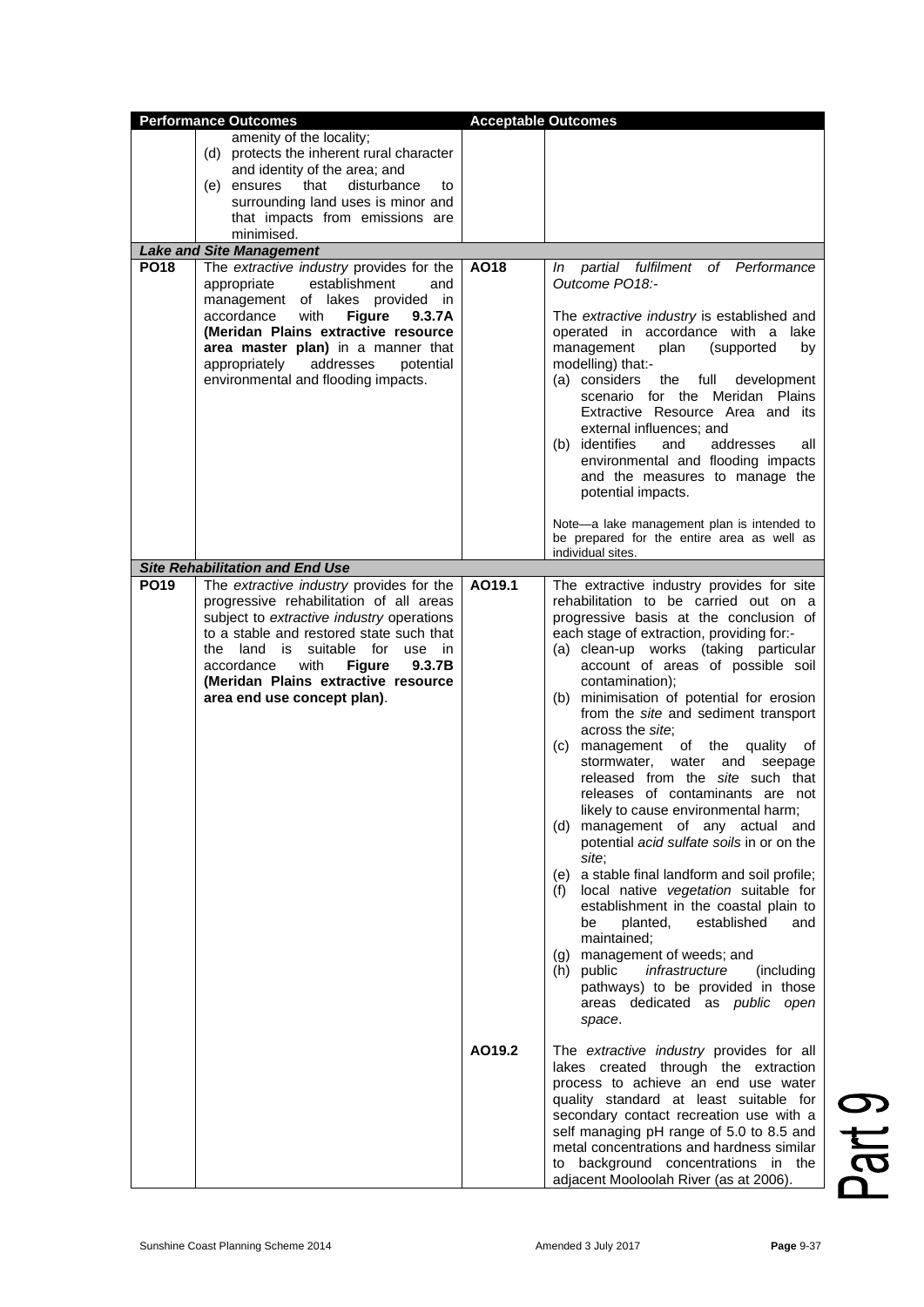|             | <b>Performance Outcomes</b>                                                                                                                                                                                                                                                                                                                                                                                                                                                                                                                                                                                                                                                                                                                                                                                                                                                                                                                                                                                                                                                  |        | <b>Acceptable Outcomes</b>                                                                                                                                                                    |
|-------------|------------------------------------------------------------------------------------------------------------------------------------------------------------------------------------------------------------------------------------------------------------------------------------------------------------------------------------------------------------------------------------------------------------------------------------------------------------------------------------------------------------------------------------------------------------------------------------------------------------------------------------------------------------------------------------------------------------------------------------------------------------------------------------------------------------------------------------------------------------------------------------------------------------------------------------------------------------------------------------------------------------------------------------------------------------------------------|--------|-----------------------------------------------------------------------------------------------------------------------------------------------------------------------------------------------|
|             |                                                                                                                                                                                                                                                                                                                                                                                                                                                                                                                                                                                                                                                                                                                                                                                                                                                                                                                                                                                                                                                                              | AO19.3 | The extractive industry provides for all<br>rehabilitation works to be undertaken in<br>accordance with an expected final<br>landform design and site rehabilitation<br>plan.                 |
|             |                                                                                                                                                                                                                                                                                                                                                                                                                                                                                                                                                                                                                                                                                                                                                                                                                                                                                                                                                                                                                                                                              |        | Note—a final landform design and site<br>rehabilitation plan is intended to be prepared<br>for the entire area as well as individual sites.                                                   |
|             |                                                                                                                                                                                                                                                                                                                                                                                                                                                                                                                                                                                                                                                                                                                                                                                                                                                                                                                                                                                                                                                                              | AO19.4 | The extractive industry provides for the<br>term<br>management<br>οf<br>long<br>any<br>rehabilitated lands or lakes dedicated to<br>Council as<br>public<br>open<br>space<br>or<br>esplanade. |
|             | <b>Infrastructure Agreement</b>                                                                                                                                                                                                                                                                                                                                                                                                                                                                                                                                                                                                                                                                                                                                                                                                                                                                                                                                                                                                                                              |        |                                                                                                                                                                                               |
| <b>PO20</b> | The<br>extractive<br>industry<br>occurs<br>in<br>with<br>infrastructure<br>accordance<br>an<br>agreement made with the Council that:-<br>(a) incorporates the agreed plan of<br>staging for extraction on the site;<br>(b) provides for the establishment and<br>maintenance of transport routes<br>necessary to support development<br>of the extractive resource area;<br>(c) establishes<br>performance<br>the<br>bonding arrangements for:-<br>the operation of the extractive<br>(i)<br>industry in accordance with the<br>lake management plan and<br>site based management plan;<br>(ii) the rehabilitation of the site in<br>accordance with<br>the<br>final<br>landform<br>design<br>site<br>and<br>rehabilitation plan; and<br>(iii) the long term management of<br>any rehabilitated lands or lakes<br>dedicated to Council as public<br>open space or esplanade; and<br>(d) specifies any other obligation of the<br>parties necessary to ensure the<br>extraction.<br>rehabilitation<br>and<br>οf<br>the<br>ongoing<br>maintenance<br>extractive resource area. | AO20   | No acceptable outcome provided.                                                                                                                                                               |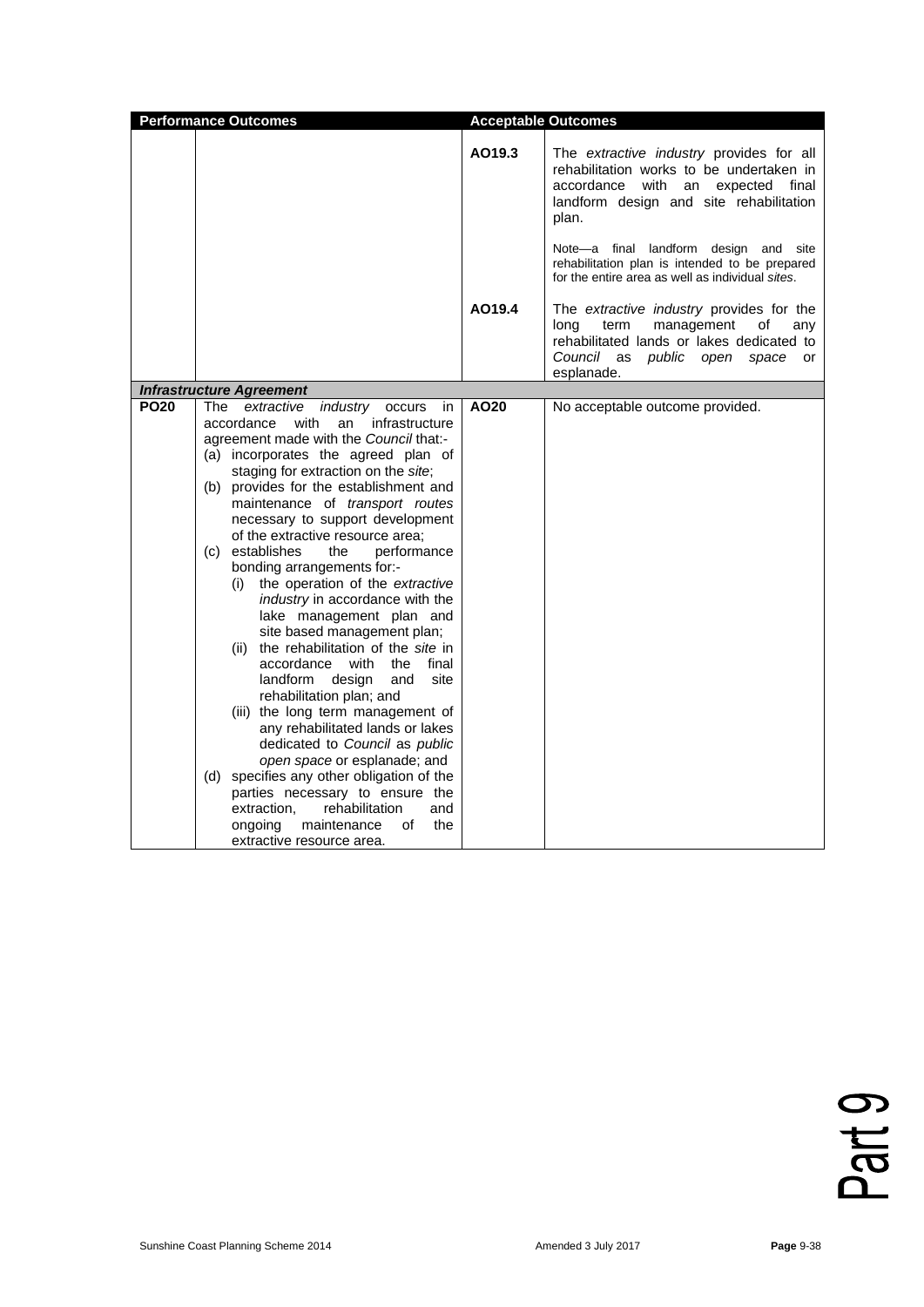

#### Sunshine Coast Planning Scheme 2014 *Page 9-39*



# Sunshine Coast **Planning Scheme 2014**